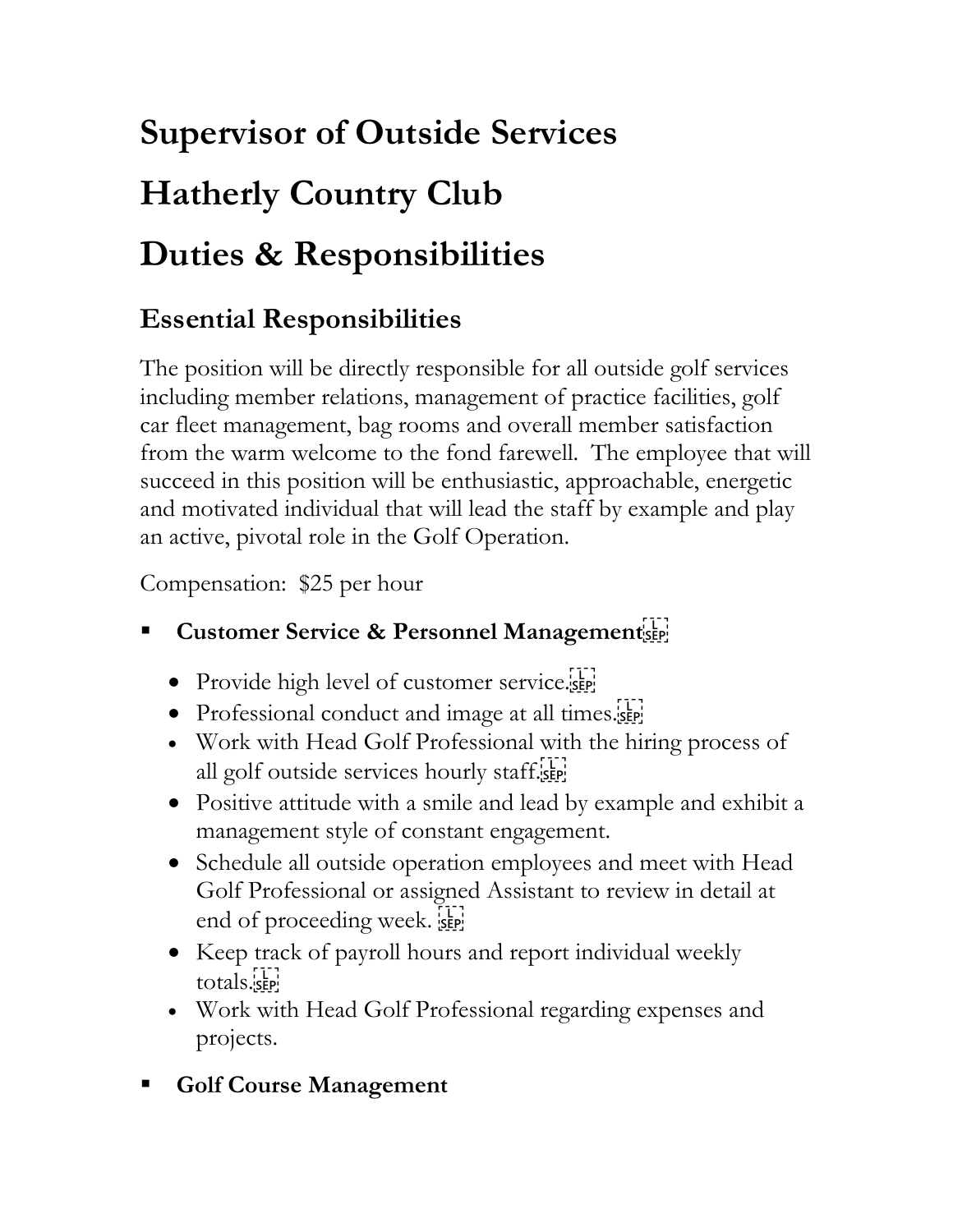- Monitor and enforce the pace of play when needed.
- Enforce golf cart policies when necessary (especially issues dealing with personal safety or damage to golf course).
- Provide feedback to the golf shop related to on-course happenings.

#### Golf Car Fleet Management<sup>[17]</sup>

- Ensure golf cart cleanliness, stocking of towels, tees, scorecards, signage and seed bottles.
- Ensure daily rotation of carts being usedsee
- Point person with CCE, documenting repairs and identifying future issues

#### Cart Barn & Bag Storage

- Maintain the cleanliness of the golf cart barn, surrounding area (staging area), bagrooms and porch area outside of Pro Shop to include spike cleaner and trash receptacle in between doors.  $\frac{1}{25}$
- Provide updated bag storage listings to the golf shop and properly display them in the barn alongside procedural documents.sep!
- Responsible for the stocking of player supplies in the store room as well as other golf related supplies for instruction, caddying and eventsister
- Responsible for daily bag storage pull for all member play.
- Responsible for each golf bag having a member bag tag. Promptly communicate to Pro Shop golf bags without identification.

#### **Practice Facilities Management**

- Responsible for developing range management procedural documents to ensure consistency throughout each day with setup and cleanliness.
- Ensure that the picker always has gas and is free of